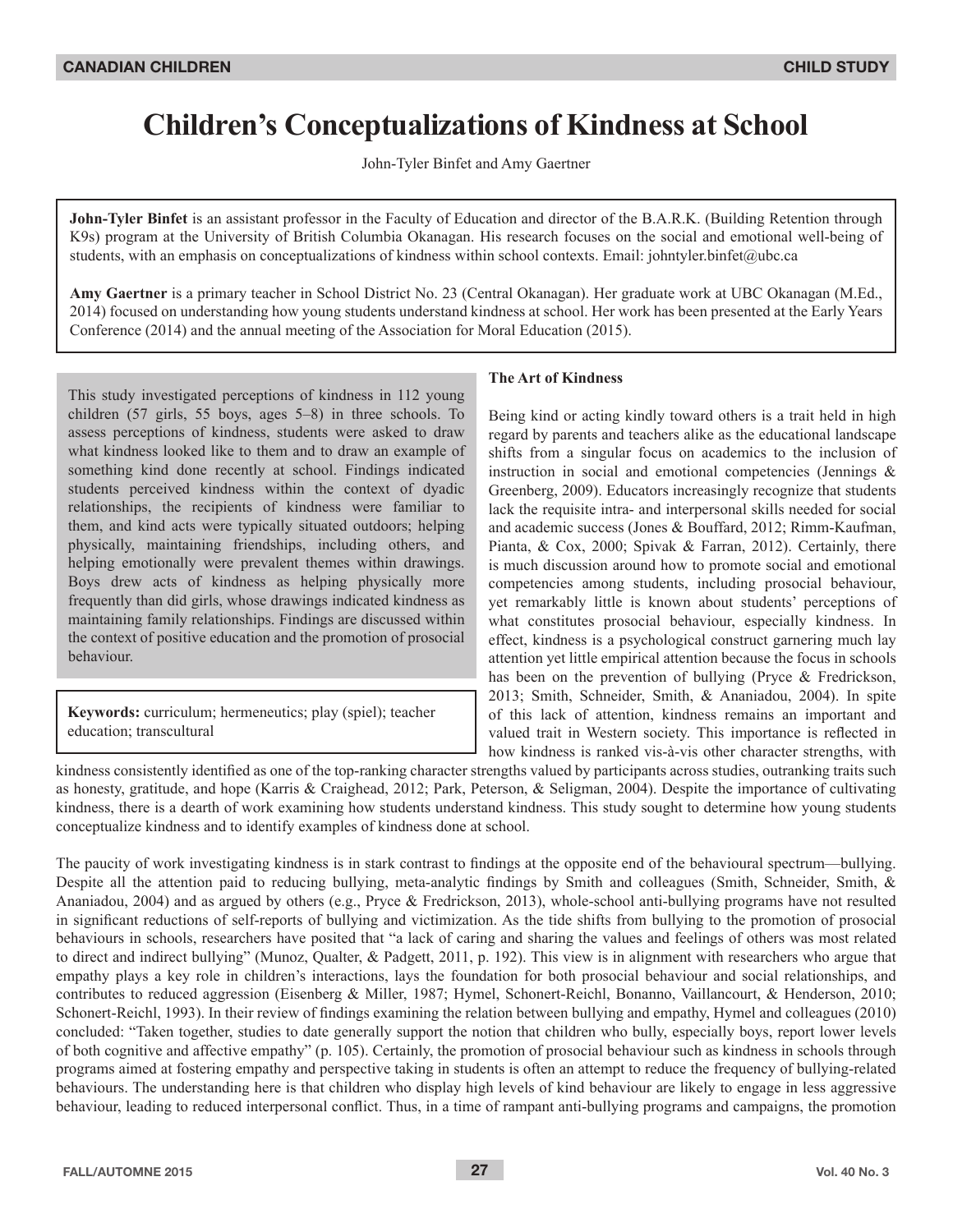of kindness may be considered one means of countering bullying in school. Extending the bullying-kindness comparison further, an examination of the number of publications addressing kindness and those addressing bullying as well as an examination of how bullying is defined holds potential to inform our understanding of kindness.

## **Bullying as a Pathway to Understanding Kindness**

A search of the most widely used databases in education (i.e., ERIC, Education Source, and International ERIC), in psychology (i.e., PsycInfo and Web of Science), and in searching general academic topics (i.e., Academic Search Complete and Google Scholar) for peerreviewed publications containing either the word kindness or the word bullying in the title reveals a marked discrepancy in the number of articles published (see Table 1). When findings are examined collectively across databases for the last 10 years (i.e., 2004–2014) a For the parameter is evident, with one kindness article published for every 28 articles published on bullying.

## **Table 1**

| <b>Database</b>           | <b>Kindness</b> | <b>Bullying</b> | <b>Ratio</b> |  |
|---------------------------|-----------------|-----------------|--------------|--|
| Education                 |                 |                 |              |  |
| <b>ERIC</b>               | 14              | 821             | 1:58         |  |
| <b>International ERIC</b> | 1               | 94              | 1:47         |  |
| <b>Education Source</b>   | 53              | 1,503           | 1:28         |  |
| Psychology                |                 |                 |              |  |
| PsycInfo                  | 64              | 2,011           | 1:31         |  |
| Web of Science            | 218             | 2,522           | 1:11         |  |
| General                   |                 |                 |              |  |
| Google Scholar            | $1,120*$        | 13,200*         | $1:11*$      |  |
| Academic Search           | 172             | 1,966           | 1:11         |  |
| Complete                  |                 |                 |              |  |
| Mean                      |                 |                 | 1:28         |  |

## **Number of Kindness and Bullying Articles Published, By Database (2004–2014)**

In contrast to kindness, much is known about bullying, as it is a well-researched human behaviour (Berger, 2007). The definition of bullying contains multiple characteristics or qualifiers, including the following: (1) bullying is a form of peer aggression; (2) the negative actions comprising bullying are intentional; and (3) there is a power imbalance between bullies and victims (Kowalski, Giumetti, Schroeder, & Lattanar, 2014; Olweus, 1993; Thomas, Connor, & Scott, 2014). Further, these intentionally aggressive or negative actions are repeatedly carried out over time (Olweus, 2013). Bullying may take several forms, including physical, verbal, relational, or electronic (i.e., cyber bullying; Hymel et al., 2010). Might our understanding of the definition of bullying hold potential to inform a definition of kindness?

The study of kindness is theoretically grounded in social and emotional learning (SEL; Schonert-Reichl & Weissberg, 2014; Zins et al., 2004), positive psychology (Seligman & Csikszentmihalyi, 2000) and positive education (Seligman, Earnst, Gillham, Reivich, & Linkins, 2009). The field of social and emotional learning provides a theoretical framework for the current investigation because kindness is situated within several, if not all, of the cognitive, affective, and behavioural competencies comprising SEL (i.e., relationship skills, social awareness, self-management, self-awareness, and responsible decision making; Collaborative for Academic and Social and Emotional Learning, 2015). Positive psychology and positive education in particular also theoretically support the current study as teachers increasingly shift from viewing children from a model based on "What's wrong and needs fixing?" to "What are the strengths and positive attributes of the learners I teach?"

Kindness may be viewed within the context of the larger overarching term *prosocial behaviour*, and although few definitions of kindness have been published to date, there has been ample research examining prosocial behaviour in children (Eisenberg, 1986; Eisenberg, Guthrie, Murphy, Shepard, Cumberland, & Carlo, 1999; Layous et al., 2012; Malti & Krettenauer, 2013; Nantel-Vivier et al., 2009; Solomon et al., 1988). Eisenberg and colleagues (1999) defined prosocial behaviour as "voluntary behavior intended to benefit another" (p. 1360). As an illustration of this definition, these authors provided examples of prosocial behaviour within the contexts of preschool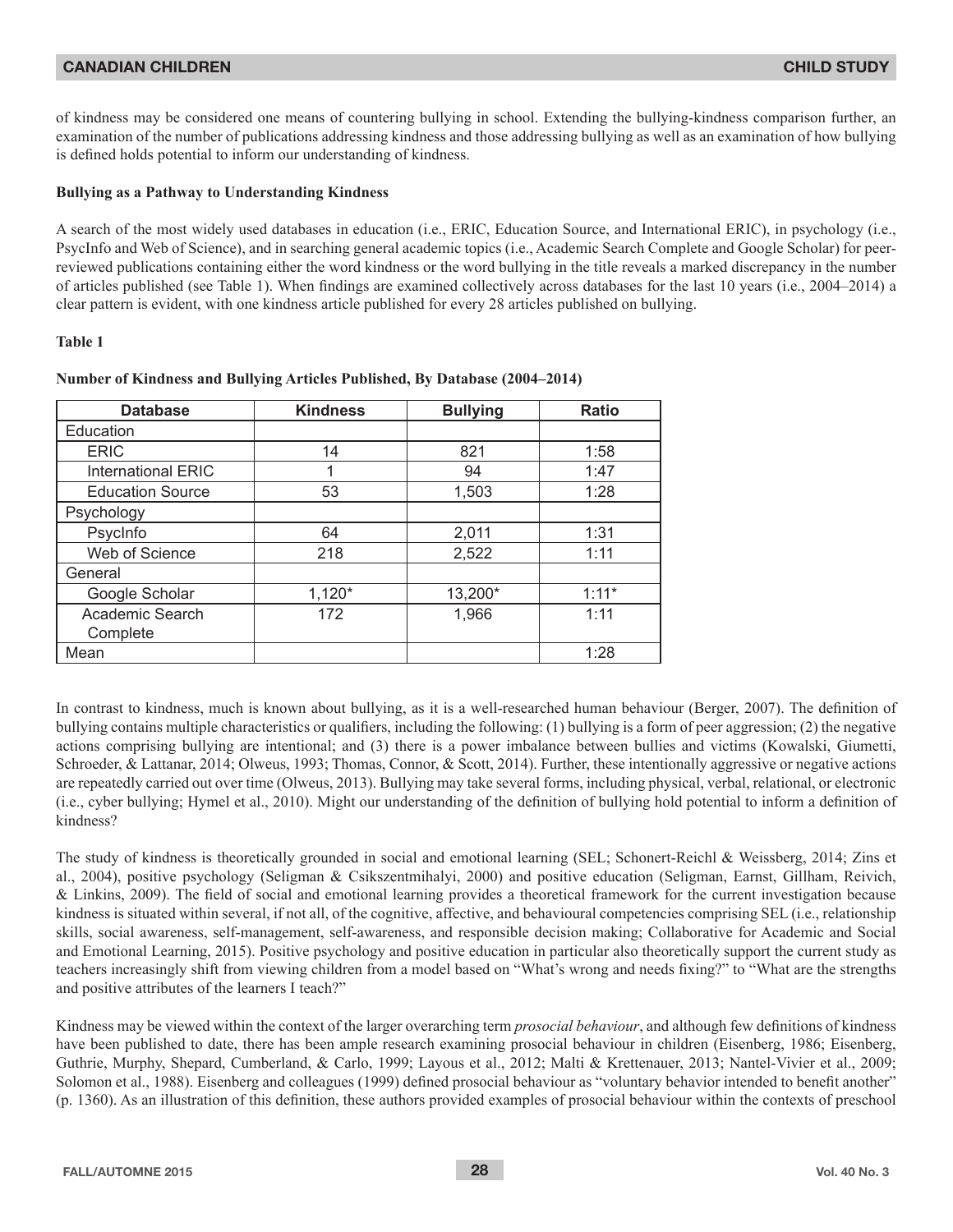and elementary school. At preschool, prosocial behaviour takes the form of sharing, helping, and offering comfort. At the elementary level, donating and helping were identified as examples of prosocial behaviour.

Although kindness has not yet been well researched as a distinct construct, the underlying dimensions impacting kindness have been identified. Campos and Algoe (2009) present kindness as "an emotion-based motivation that promotes prosocial behaviour without the expectation of a reciprocal benefit" (p. 551). These authors view kindness as promoting prosocial behaviour and as fostering social relationships and social networks. Although Campos and Algoe (2009) see kindness within the context of prosocial behaviour and as the catalyst for social interactions, Lamborn, Fischer, and Pipp (1994) see kindness as a value influenced by individual perspective-taking abilities. These authors view kindness as developmental in nature, with young children emphasizing the concrete dimensions of actions from an egocentric viewpoint. As children mature, their understanding of kindness becomes increasingly differentiated, with increased awareness of the intentions underlying actions.

## **Defining Kindness**

Despite previous calls to increase our understanding of kindness, little empirical work has been undertaken since Comunian (1998) remarked that "a review of theoretical and empirical literature suggests there has not been much research on kindness as a cognitive development construct" (pp. 1351-1352). One plausible reason accounting for both the absence of a clear definition of kindness and the variability in how kindness has previously been defined likely lies in the varied terms used to refer to kindness, which include prosocial behaviour, compassion, altruism, caring, and helping. Peterson and Seligman (2004) argue that these terms, along with generosity and nurturance, share a common orientation of the "self toward the other" (p. 326).

Although terms such as prosocial behaviour, altruism, and compassion are well-referenced in educational and psychological literature, the concept of kindness as a distinct construct appears relatively infrequently. Curiously, few authors offer definitions of kindness and few studies have empirically investigated kindness from students' perspectives. Even publications with the term *kindness* in their title frequently fail to operationally define kindness (e.g., Andersen et al., 2008; Batson et al., 1978; Isen & Levin, 1972; Schachter, 2011; Zeece, 2009).

Seminal research by Baldwin and Baldwin (1970) defined kindness as a "motivation that is sometimes inferred from the fact that one person benefits another" (p. 30). Long (1997) asserted that "kindness is a behavior driven by the feeling of compassion" and that when we "act on this feeling of compassion in a helpful and caring way, this behavior becomes an act of kindness" (p. 243). According to Long, kindness manifests in the form of an action driven by an underlying feeling. This underlying feeling, or empathic response, is closely related to kindness and is often a strong motive in eliciting kindness. Eisenberg and Fabes (1998) defined empathy as an emotional reaction in response to another's emotional state and posited that an individual's empathic reaction lays the foundation for subsequent prosocial behaviour, including kindness. Smith (1986) described compassion, caring, and helping as comprising "kindness" skills" that children learn during childhood (p. 49).

Despite the varied terms used to refer to kindness, definitions of kindness have nevertheless been proffered. Peterson and Seligman (2004) defined kindness as describing "the pervasive tendency to be nice to other people—to be compassionate and concerned about their welfare, to do favors for them, to perform good deeds, and to take care of them" (p. 296). Building on her definition of prosocial behaviour, Eisenberg (1986) specified kindness as "voluntary, intentional behaviors that benefit another and are not motivated by external factors such as rewards or punishments" (p. 63). Peterson and Seligman (2004) see kindness as "doing favors and good deeds for others"  $(p, 29)$ , while Cataldo (1984) defined it as "an assertion of self that is positive in feeling and intention"  $(p, 17)$ . Layous et al. (2012) define a kind act as "an activity that promotes positive relationships" (p. 1). Otake and colleagues (2006) interpret kindness as "enacting kind behavior toward other people" (p. 362). More recently, context-specific definitions of kindness have emerged with terms such as *cyber civility* and *cyber kindness* appearing in the literature (Cassidy, Brown, & Jackson, 2011; 2012). The above definitions of kindness are adult interpretations and fail to consider the understandings and perspectives of the child. How do children conceptualize kindness?

#### **Accessing Conceptualizations of Kindness**

There has been a call to involve children in research and to elicit children's understandings and perspectives as a means to better understand topics of interest to researchers (Christensen & James, 2000; Einarsdottir, Dockett, & Perry, 2009). Using drawing to access children's perceptions of lived experiences is gaining popularity across varied research disciplines (Einarsdottir et al., 2009; Freeman & Mathison, 2009; Mathison, 2014). Drawing is a familiar activity for children, helping to create a comfortable research context in which to collect data. The drawing context is also nonconfrontational in that children can focus on drawing, rather than making eye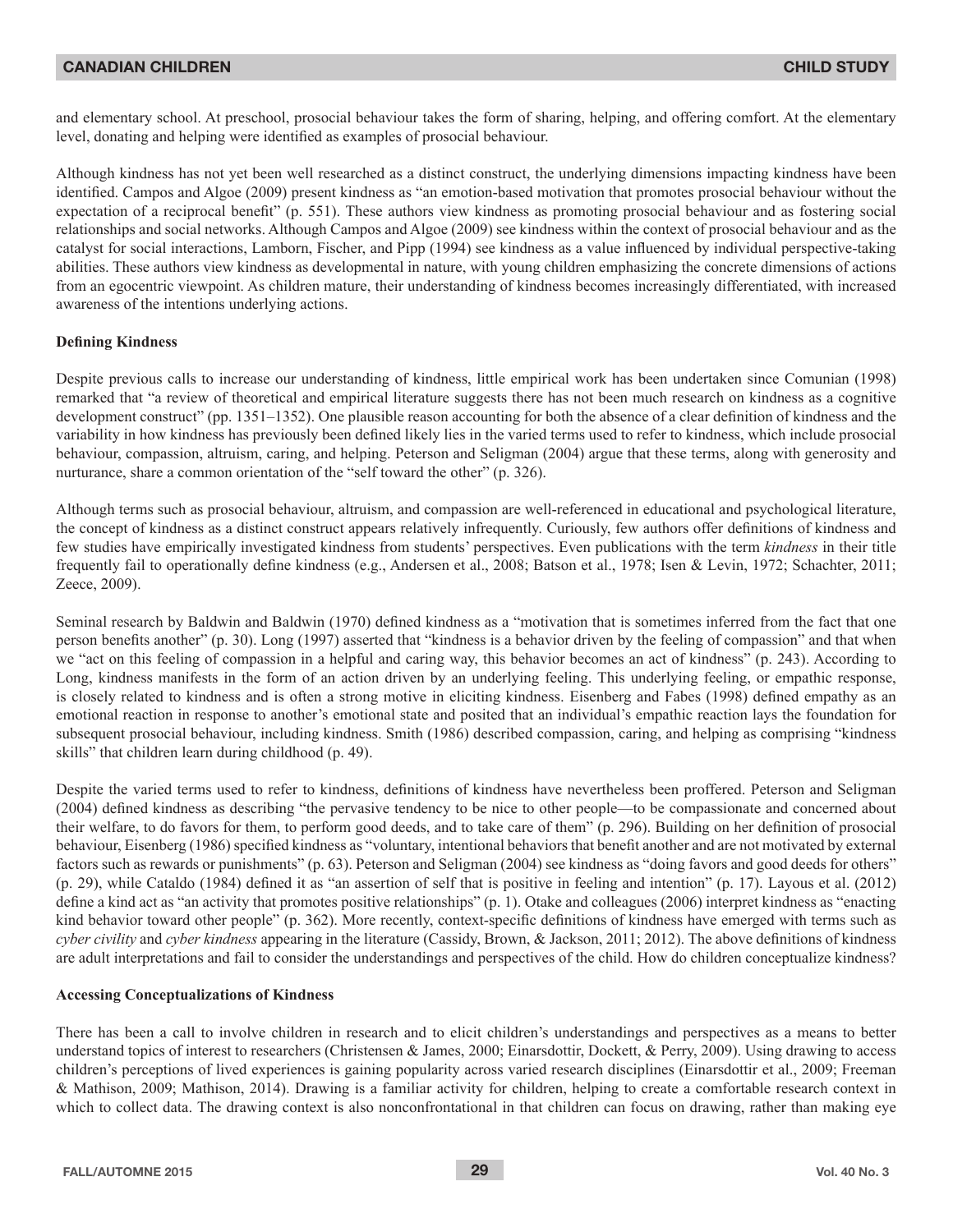contact or directly interacting with the researcher (Einarsdottir et al., 2009). In these respects, the drawing method allows researchers to gather information from young children using a nonthreatening and developmentally appropriate approach (Weber, Duncan, Dyehouse, Strobel, & Diefes-Dux, 2011).

The use of drawings has proven to be an effective means of eliciting young students' conceptualizations of various social and psychological constructs (Mitchell, 2011). Although the drawings themselves are important because they pictorially illustrate and emphasize various dimensions of concepts being studied from the child's perspective, the interpretation of children's drawings by adults must be undertaken with caution because adult perspectives and interpretations can be markedly different from those of children (Bosacki, Harwood, & Sumaway, 2012; Yurtal & Artut, 2010). It has been argued that children's interpretations of their drawings are necessary (Stanczak, 2007) and that assurances to capture these interpretations must be incorporated into data collection methodology.

The term *drawing-telling* refers to the combined task of drawing while engaging in conversation (Einarsdottir et al., 2009; Wright, 2007). This combined task is often one that is naturally undertaken by children as they discuss their picture in words while simultaneously drawing. Mitchell (2011) posits that allowing participants to add captions to their drawings "expands the visual data" (p. 124). Drawing helps children "capture meanings beyond words, but words can help situate the expressive meaning of the drawing within a specific framework and context" (Freeman & Mathison, 2009, p. 127). Thus, drawing and telling are intertwined in the meaning-making process. Einarsdottir et al. (2009) reaffirm that "drawings and the accompanying narrative are not separate entities—both are integral parts of the meaning-making process" (p. 219). According to Freeman and Mathison (2009), "drawing as a mode of sense making and representation offers different possibilities than talk alone does" (p. 113). Drawing provides a different way to listen to a child's perspectives, rather than relying solely on verbal language. However, the drawing method is strengthened when it is used in conjunction with a verbal explanation or interview.

Current research using drawings to capture students' perspectives and understandings of social and psychological constructs appears to favour a focus on negative constructs such as teasing (Bosacki et al., 2012), violence in school (Yurtal & Artut, 2010), and bullying (Andreou & Bonoti, 2009). There is both a lack of empirical investigation of positive constructs such as kindness, certainly from students' perspectives, and an absence of research using drawing as a means of accessing students' views of kindness. Analyses of students' drawings provide researchers with rich insight into children's views and perceptions of social and educational phenomena.

Bosacki et al. (2012) highlight the difference between coding for pictorial depictions (e.g., objects found within drawings) versus coding for subject matter content, which can be affiliated with emotion or affect (e.g., teasing, bullying, sharing). The distinction between these two elements of a child's drawing requires thoughtful consideration in the coding process. A child's drawing is not just merely concrete objects or people in isolation, but can contain subtle, or even overt, messages about perceptions illustrated through the interaction of the objects, people, or objects and people together.

There is currently a lack of research investigating how school-age children understand kindness. The aims of the present study were twofold: (1) to identify how early-grade students conceptualize kindness; and (2) to identify examples of students being kind at school. In doing so, this study holds potential to inform parents and educators interested in promoting kindness within school contexts.

#### **Method**

## *Participants*

The participants were 112 kindergarten through second grade students recruited from seven classrooms in three elementary schools (mean class size was 18, range =  $17-24$ ) in a small, middle-class, western Canadian city. Twenty-eight percent of the participants were in kindergarten ( $n = 31$ ), 30% were in first grade ( $n = 34$ ), and 42% were in second grade ( $n = 47$ ). Fifty-one percent of the sample was girls ( $n = 57$ , M = 5 years, 9 months, SD = .91; boys,  $n = 55$ , M = 6 years, 2 months, SD = .79). All of the students were English speaking and the majority was of Euro-Canadian descent  $(85\%)$ .

#### *Measures*

*Demographic information.* 

Because many of the students had emergent reading and writing skills, students were asked aloud by a researcher to provide demographic information regarding their grade, family composition (e.g., "Who lives in your house with you?"), and ethnicity / family background. Participants' age, gender, and ethnicity were recorded by a researcher and then verified by school records provided by the classroom teacher.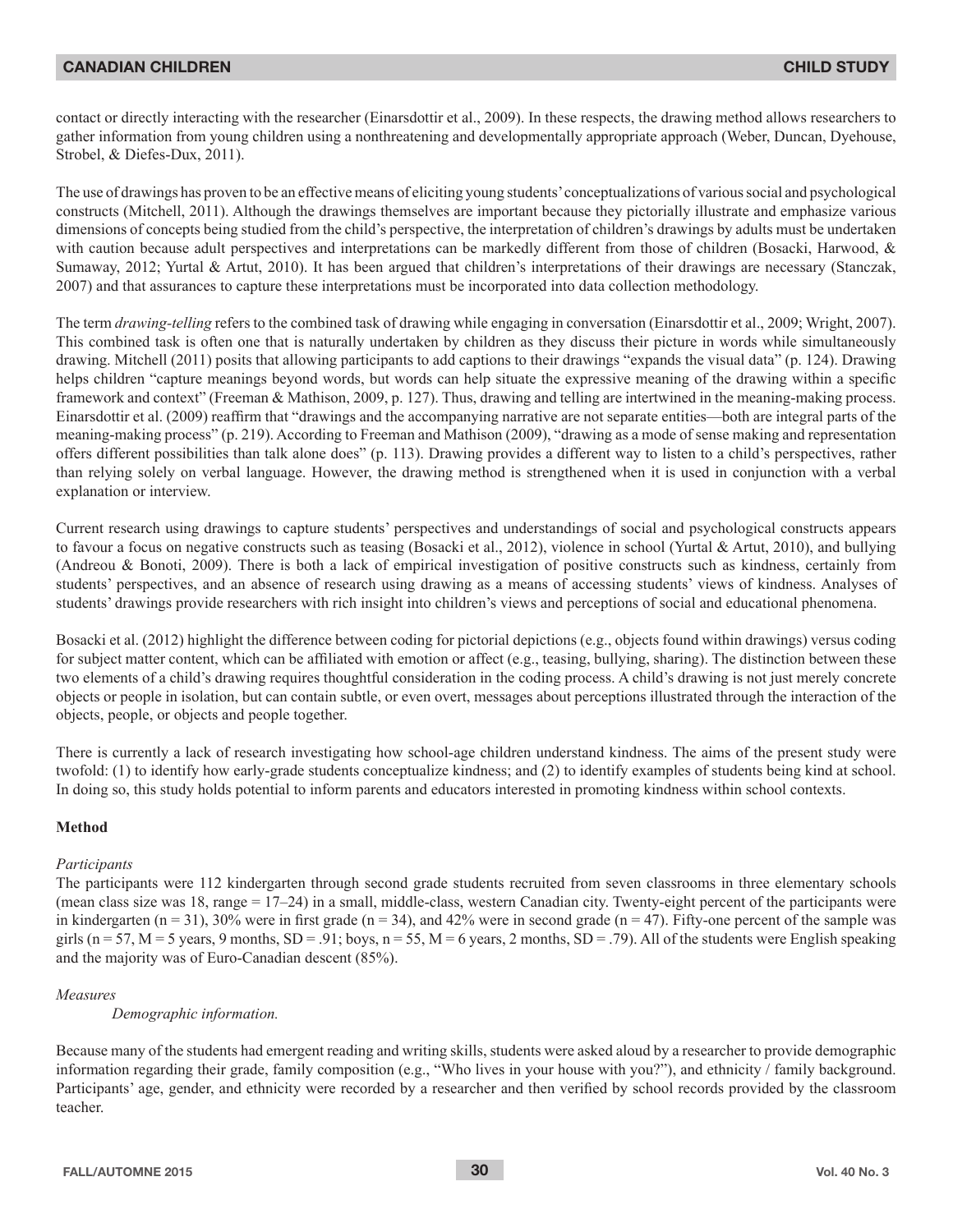#### *Kindness drawings.*

To assess students' conceptualizations of kindness, a scale was developed that asked students to illustrate what kindness looked like to them and to give an example of something kind they had done at school recently. The development of this scale mirrored work done by other researchers who used drawings to examine constructs such as teasing (Bosacki et al., 2012), school violence (Yurtal & Artut, 2010), and bullying (Andreou & Bonoti, 2009). This process included providing a scale to participants that consisted of two empty squares within which participants were asked to draw in response to prompts. For Drawing No. 1, the prompt was "Draw a picture of *what kindness looks like. What does kindness look like to you?"* and for Drawing No. 2, the prompt was *"Draw a picture of something you have done kind at school recently. What have you done to show kindness at school?"* Participants were given five minutes for each drawing (see Figures 1 to 6).



WHAT One student asks another to play



Step #1: In the box below, draw a picture of what kindness looks like. What does kindness look like to you?



WHO? Annalease (friend in dass), self WHAT Me're telling each other that<br>we're good friends, and we<br>walk together.

**Figure 1: Drawing no. 1, grade 2 boy, theme** *including***. Figure 2: Drawing no. 1, grade 2 girl, theme** *friendship***.**

Sten #2: In the hox helow draw a nicture of something you have done kind at school recently. What have you done to show kindness at school?



was wrong the soud she<br>no one to play with, so I<br>played wher.

**Figure 3: Drawing no. 2, grade 2 boy, theme** *physical helping***. Figure 4: Drawing no. 2, grade 2 girl, theme** *emotional helping***.**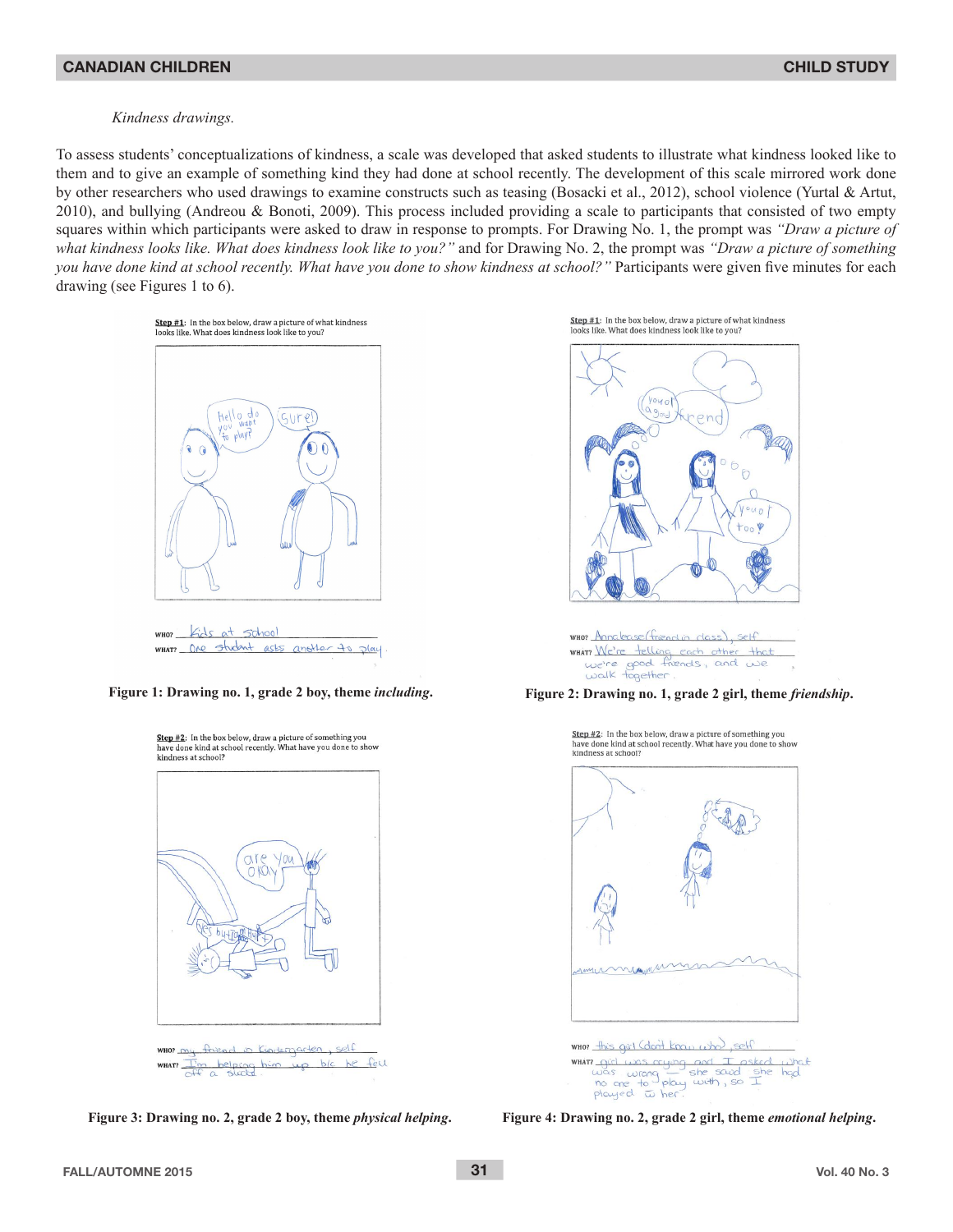

#### *Procedure*

Once both teacher and parental permission (92% across classrooms) was obtained, students were surveyed by two trained researchers (i.e., the first author and a graduate student) in small groups of 5 outside of their classroom (typically in a nearby empty classroom or hallway and without their classroom teacher present) and asked to complete their two drawings. After each drawing was completed, students were asked by one of the researchers "Who is in your drawing?" and "What is happening in this drawing?" This information was documented in situ and verbatim underneath each drawing.

#### *Coding.*

The participants' drawings were analyzed for both pictorial depictions and subject matter or thematic content (Bosacki, Harwood, & Sumaway, 2012). Pictorial depictions involved identifying specifics dimensions found within each drawing, including: (1) the number of individuals depicted; (2) identification of the depicted individuals (e.g., friend, teacher, parent); and (3) the context or location of the drawing. The subject matter content of each drawing was analyzed using content analysis to identify the prevalent theme contained within each drawing.

Qualitative conventional content analysis was used to understand and make sense of participants' drawings and involved a "systematic classification process of coding and identifying themes or patterns" (Hsieh & Shannon, 2005, p. 1278). Conventional content analysis is best suited to capturing prevalent themes found within participant-generated data. Given the dearth of empirical work on children's perceptions of kindness, this approach offers advantages over other content analysis approaches (e.g., directed content analysis where predetermined thematic categories derived from prior research are used).

Identifying the prevalent themes to code drawings was done in two stages. First, each drawing ( $N = 224$ ) was reviewed independently by both the principal investigator and his graduate research assistant, who identified a general or global initial theme (e.g., sharing, family, helping). These themes were pooled across raters and resulted in a total of 33 general categories. The second step involved a collaborative winnowing approach to reduce redundancy (Wolcott, 1990), in which general categories were collapsed into prevalent themes (e.g., "asking to play" and "inviting to play" were merged). This process resulted in a total of 11 themes. Examples of each theme were identified and listed next to the theme to assist with coding (e.g., theme = including; examples = inviting to play, asking to play, including in play activity; see Table 2). All drawings were independently coded by both raters to identify a primary or dominant theme. Across drawings, inter-rater agreement was 80%.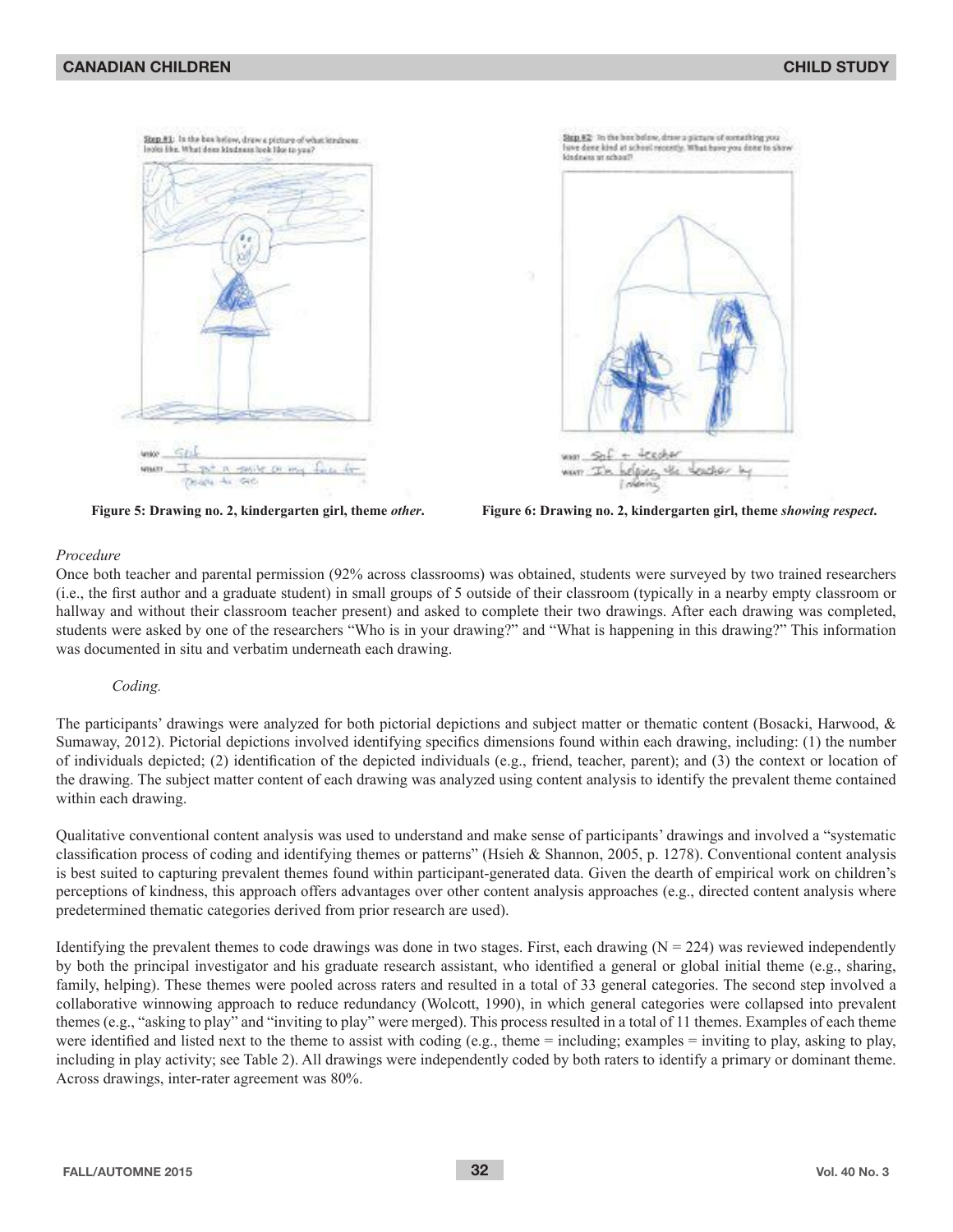## **Table 2**

## **Prevalent Themes and Coding Descriptions**

| <b>Theme</b>              | <b>Description</b>                                                                                     |  |  |  |
|---------------------------|--------------------------------------------------------------------------------------------------------|--|--|--|
| <b>FAMILY</b>             | Spending time with family members, activities with family<br>(e.g., walking, playing)                  |  |  |  |
| <b>FRIENDSHIP</b>         | Maintaining a friendship, wanting to keep a friend or a<br>friendship                                  |  |  |  |
| <b>CARING</b>             | Showing affection (e.g., giving a hug)                                                                 |  |  |  |
| <b>HELPING, PHYSICAL</b>  | Helping someone who is physically hurt (e.g., offering a<br>hand to someone who has fallen or tripped) |  |  |  |
| <b>HELPING, EMOTIONAL</b> | Helping someone who is sad, has hurt feelings, saying<br>"sorry"                                       |  |  |  |
| <b>GIVING</b>             | Giving an object, giving back a toy                                                                    |  |  |  |
| <b>SHOWING RESPECT</b>    | Taking turns, listening, putting hand up in class, saying<br>"thank you"                               |  |  |  |
| <b>SHARING</b>            | Sharing an object such as a toy or book                                                                |  |  |  |
| <b>INCLUDING</b>          | Inviting/asking/including someone in play, including in a<br>game                                      |  |  |  |
| <b>OTHER</b>              | Miscellaneous themes not fitting in categories above                                                   |  |  |  |
| NO THEME EVIDENT          | The drawing and corresponding in-situ description contained<br>no evident theme                        |  |  |  |

## **Results**

## *Drawing No. 1: Depictions of Kindness Done at School Pictorial content.*

When asked to draw what kindness looked like to them, the majority of participants (74%) illustrated kindness involving two individuals, most commonly "self with friend" (28%) followed by "self with classmate" (27%), and situated their interpretations of kindness outside (49%). Chi-square analysis revealed a significant difference in the number of individuals portrayed in drawings  $(\chi^2 \chi^2(2) = 80.96)$ ,  $p \le 0.001$ ; see Table 3), with drawings containing two individuals more common than drawings containing one individual or three individuals.

Chi-square analyses of "who" was in drawings (i.e., self with friend, self with classmate, self with parent, self with sibling, alone) revealed significant differences in the individuals participants included in their depictions of kindness:  $\chi^2 \chi^2$ (4)=16.78, p < 0.01. Posthoc chi-square analyses found borderline significance between "self with friend" and "self with classmate" as well as "self with sibling." "Self with friend" was significantly different from "self with parents" as well as "self alone." No other significant differences were found when comparing the other categories (for all comparisons  $p > .05$ ).

Chi-square analyses found a significant difference in where (e.g., outside, in school, in classroom) participants situated their depictions

of kindness with the location "outside" the most prevalent context for illustrations of kindness,  $\chi^2 \chi^2(2) = 27.80$ , p< 0.001. Post-hoc chi-square analyses revealed a significant number of drawings had "outside" locations than "other" locations (i.e., miscellaneous settings such as a grocery store or a shopping mall) or illustrations of kindness situated within the context of "family/home."

## *Thematic content and in-situ descriptions.*

In an effort to discern how young participants define kindness, participants were asked to draw what kindness looked like to them. After drawings were completed, participants were asked to describe their drawings and these descriptions were written verbatim. When drawings were analyzed for their thematic content, participants depicted kindness as predominantly reflecting themes of (1) "helping physically" (46%), as reflected by comments such as "My friend fell down and I helped her get up," (#021) and "My friend is hurt and I gave him a Band-Aid" (#028); (2) "giving" (25%), as reflected by comments such as "We're not fighting and I asked 'Do you want a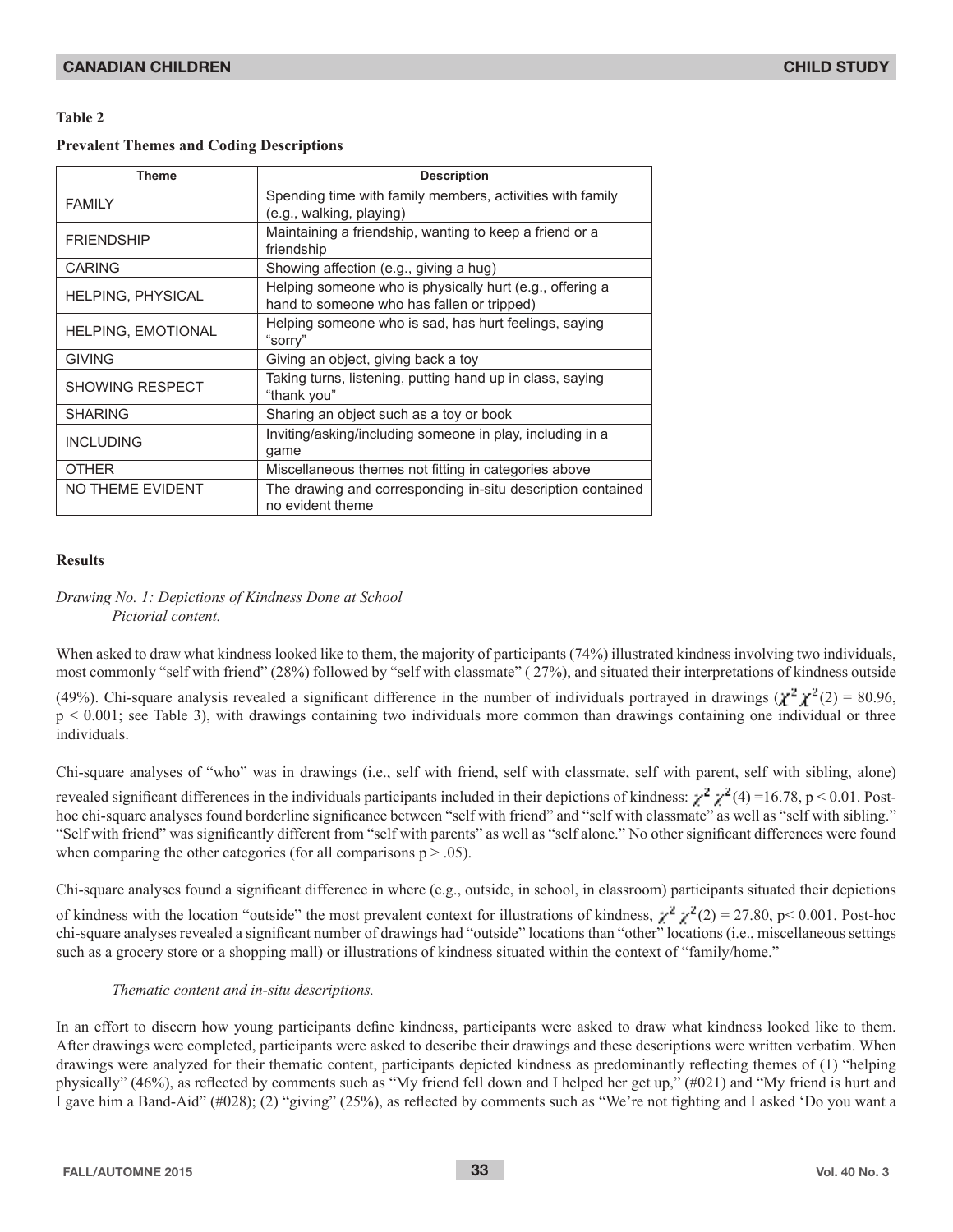flower?"" (#039) or "I made a card for my Dad at school" (042); (3) acts that maintained friendship (25%), as reflected by comments such as "We're playing and I'm saying 'Thank you for playing with me!"" (#083) and "I'm passing my friend the ball so he can play 4-Square" (#087); and (4) helping emotionally" (24%), as reflected by comments such as "Dylan's feeling sad. I'm asking "Are you okay?" (#063) and "I'm sorry for saying I'm going to play with someone else. Do you want to read a book together?" (#096)

## *Analysis by gender.*

Chi-square analyses were conducted between drawings by boys and girls across the primary themes found within participants' illustrations of kindness (see Table 3). The analysis revealed that girls drew significantly more themes pertaining to "family" than did boys  $(\chi^2 \chi^2)$  $(1) = 8.33$ , p < 0.01), whereas boys drew more themes pertaining to "helping physically" than did girls:  $\chi^2 \chi^2(1) = 6.76$ , p < 0.01. No other significant differences between drawings by boys and girls were found across the other themes.

#### *Drawing No. 2: Examples of Kindness Pictorial content.*

When asked to draw an example of a kind act they had done at school, the majority of participants (71%) illustrated kindness as occurring between two individuals, predominantly between "self with friend" (37%) followed by "self with classmate (27%), and occurring most frequently outside (47%), followed by the general school context (15%) and in the classroom (13%). Chi-square analyses revealed a significant difference in the number of individuals in drawings:  $\chi^2 \chi^2(2) = 80.96$ , p < 0.001. Post-hoc chi-square analyses found that a significant number of the drawings had two individuals rather than either one or three.

Chi-square analyses of "who" was depicted in participants' drawings of their examples of kind acts (i.e., "self with friend", "self with classmate", "self with teacher", and "alone") revealed significant differences:  $\chi^2 \chi^2(3) = 37.65$ , p < 0.001. In their examples of kind acts done at school, participants predominantly illustrated acts involving themselves and a friend over acts done in conjunction with their teacher or done alone. Significant differences were also found between acts of kindness done with a classmate and those done with a teacher or done alone.

As for the location (i.e., "outside," "school context," "classroom," or "other") of kind acts performed, chi-square analyses revealed a significant difference in the context in which participants situated their examples of kind acts:  $\chi^2 \chi^2(1) = 41.43$ , p < 0.001. Participants predominantly illustrated their examples of kindness at school as happening outside—at the school playground or in the field adjoining their school.

#### *Thematic content and in-situ descriptions.*

When asked to draw an example of something kind they had done at school, participants' drawings reflected the following themes: (1) "helping physically" others, as reflected by comments such as "I'm helping him throw a ball outside"  $(\#084)$  and "My friend got stung by a bee and I got help from an adult"  $(\#061)$ ; (2) kind acts that "included" others (27%), as reflected by comments such as "Do you want to be on my team?" (#054) and "She had no one to play with so I asked her if she wanted to play with me" (#067); and (3) acts that "maintain friendship" (26%), as reflected by comments such as "We eat lunch together on Friendship Fridays and I said 'Thank you for sitting with me'" (#018) and "A friend wants to play with me and I say 'yes'" (#024).

#### *Analysis by gender.*

Chi-square analyses were conducted between drawings by boys and girls across the primary themes for Drawing No. 2. The analysis revealed that boys drew significantly more examples of kindness containing the theme of "helping physically" ( $\chi^2 \chi^2(1) = 6.26$ , p < 0.01) than did girls. No other significant differences between drawings by boys and girls were identified across any other themes.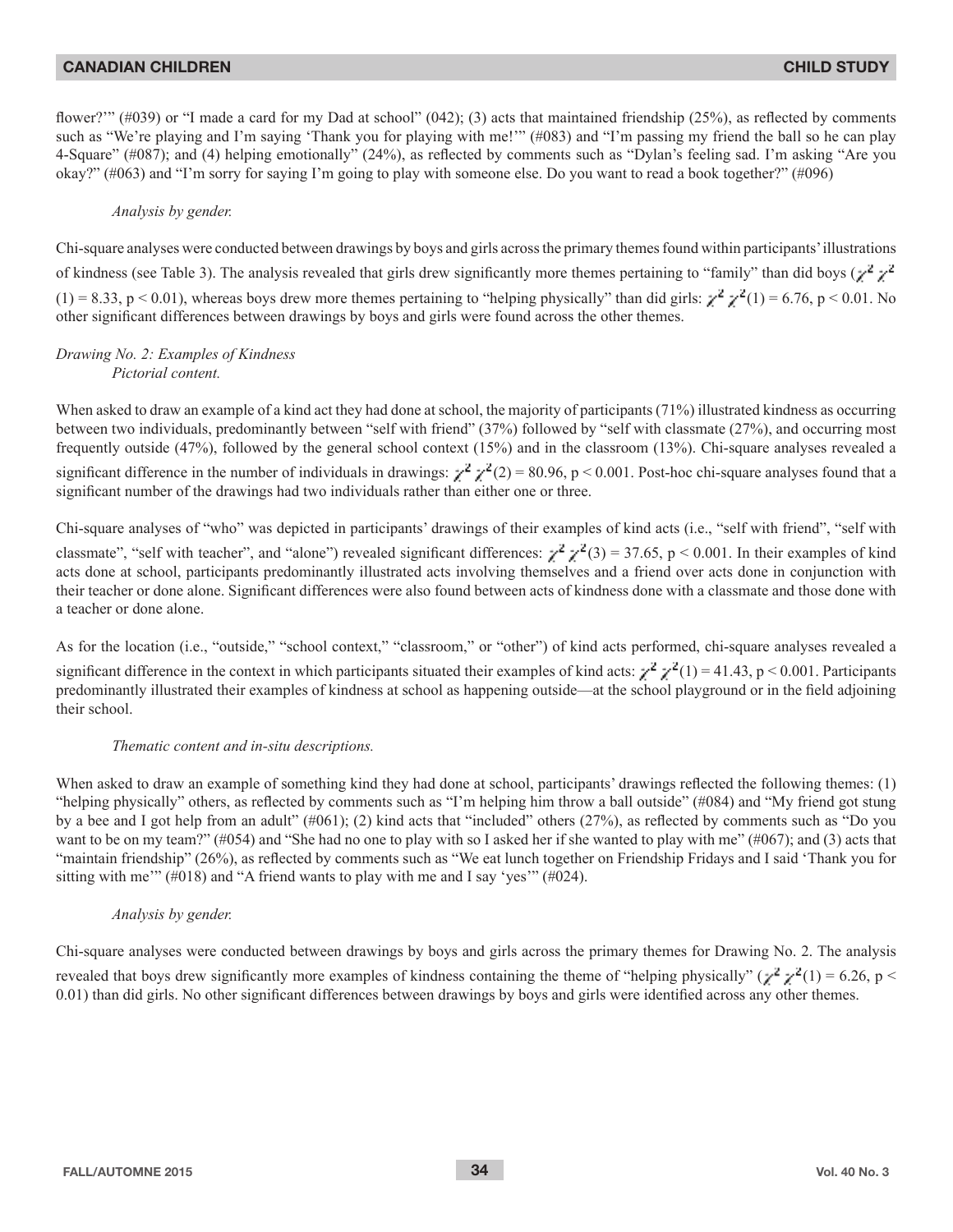## **Table 3**

## **Percentage of Primary Themes and Chi-Square for Drawing 1 and Drawing 2 for Girls and Boys**

|                     | Total $(N = 112)$ |                      | Girls ( $n = 57$ )  | Boys $(n = 55)$ |               |                      |
|---------------------|-------------------|----------------------|---------------------|-----------------|---------------|----------------------|
| Drawing             | No. 1             |                      |                     | No. 2           |               |                      |
|                     | Girls<br>% (n)    | <b>Boys</b><br>% (n) | $\chi^2 \chi^2$ (1) | Girls<br>% (n)  | Boys<br>% (n) | $\chi^2$ (1)         |
| Family              | 19 (11)           | 2(1)                 | 8.33, p < .01       | 22(13)          | 0(0)          | 10.29<br>$p = 0.001$ |
| Friendship          | 16(9)             | 9(5)                 | 1.14, $p < .28$     | 11(6)           | 15(8)         | 0.29<br>$p = 0.59$   |
| Giving              | 14(8)             | 11(6)                | $.28, p = .59$      | 7(4)            | 2(1)          | $1.80, p = .18$      |
| Helping (emotional) | 12(7)             | 12(7)                | $.00, p = 1.00$     | 11(6)           | 9(5)          | $.09, p = .76$       |
| Helping (physical)  | 11(6)             | 35(19)               | 6.76, $p < .01$     | 13(7)           | 36(20)        | 6.26, $p = .01$      |
| Including           | 9(5)              | 12(7)                | $.33, p = .56$      | 9(5)            | 18(10)        | 1.67, $p = .20$      |
| Caring              | 7(4)              | 0(0)                 | 1.80<br>$p = 0.18$  | 7(4)            | 0(0)          | 1.80<br>$p = 0.18$   |
| Showing respect     | 5(3)              | 10(6)                | 1.00, $p = .32$     | 3(2)            | 5(3)          | $.20, p = .65$       |
| Sharing             | 3(2)              | 5(3)                 | $.20, p = .65$      | 13(7)           | 11(6)         | $.08, p = .78$       |
| Other               | 2(1)              | 2(1)                 | $.00, p = 1.00$     | 2(1)            | 2(1)          | 00, $p = 1.00$       |
| No theme            | 2(1)              | 2(1)                 | $.00, p = 1.00$     | 2(1)            | 2(1)          | $.00, p = 1.00$      |

#### **Discussion**

The findings of this study contribute to our understanding of how kindness is conceptualized by young students. Analyses of students' drawings of what kindness looks like and draw a picture of something kind you have done at school recently identified a number of salient features of kindness not previously reported in educational or psychological literature.

The findings of this study suggest that the definition of kindness might have more in common with the definition of bullying than has been previously recognized. Just as bullies tend to know their victims, so too it appears do the initiators of kindness, who tend to perform kind acts to known others within the school context. Further, as bullying often occurs within a bully-victim dyad, kindness, as depicted by participants in this study, also occurs most frequently within dyadic relationships. Just as bullying is intentional in nature, so too is kindness. Through the eyes of young students, kindness appears to be an intentional act aimed at providing physical help to others, acts that include others, acts that maintain friendships, and acts that provide emotional assistance to others. Whereas the intent of bullying is to cause harm (physical or psychological), the intent of kindness is often understood to be an act that provides assistance (either physical or emotional)—thus, the opposite of bullying. Just as acts of bullying have been defined as overt (physical acts intended to harm another) or relational (acts whose purpose is to disintegrate social relationships), the findings of this study suggest that kindness may be similarly categorized as overt kindness (e.g., physically helping someone who has fallen) or relational kindness (e.g., inviting or including another in a play activity, gestures to strengthen or maintain relationships). This distinction is in alignment with Noddings's (2012) description of "relational caring" in which caring responses provide "the building blocks for the construction of a continuing caring relation" (p. 53).

The findings of this study also revealed that boys and girls depict kindness in both similar and disparate ways. Across drawings and to the same extent, boys and girls illustrated kindness as reflecting acts of emotional helping and sharing. Discrepancies emerged, however, across drawings in how kindness was perceived by boys and girls for the themes of "family" and "physical helping." Girls' drawings contained themes of family (e.g., acts reflecting time spent with family or maintaining family relations) whereas boys' drawings emphasized kindness as physically helping someone else (e.g., helping someone up who had fallen or was injured).

Certainly a salient finding arising from this study is that young elementary students understand and enact kindness through small gestures and many of these gestures are likely undetected by school agents whose intention is often to reinforce prosocial behaviour such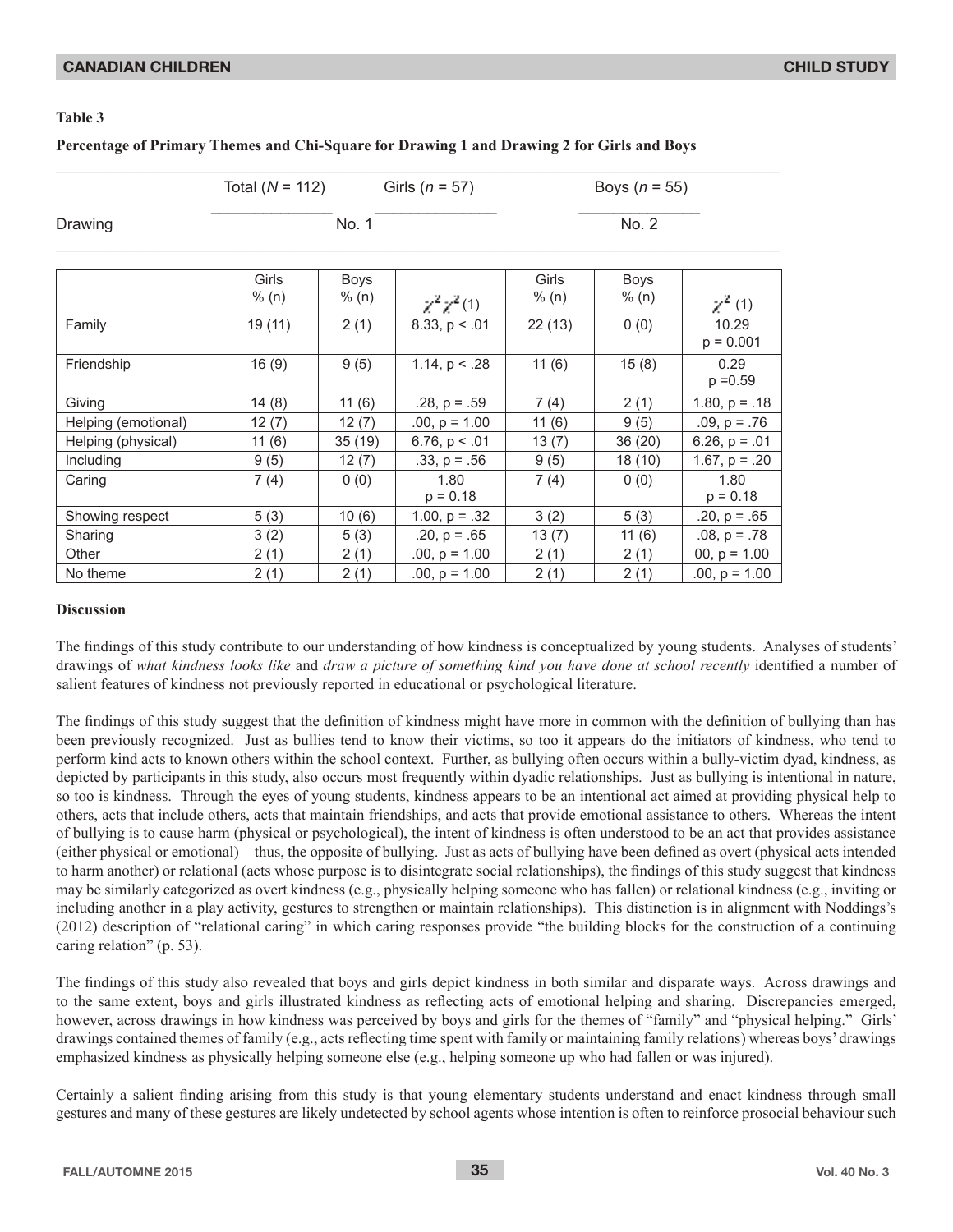as kindness. An implication arising from this finding is that students may engage in more acts of kindness than many adults believe, and when adults ask or encourage students to "be kind," students may believe they are already being kind at school. Moreover, students' acts of kindness may not be encouraged because their acts go undetected by school agents seeking to reinforce kindness. In-situ descriptions of participants' acts of kindness illustrate how kindness is enacted in school through small gestures or actions (see below).

## **Drawing No. 2: Examples of Kindness Done at School**

- "I'm telling the sub how we do things so she knows."  $(\text{\#089})$
- "I'm returning books so others can use them."  $(\text{\#095})$
- "I showed kindness to my teacher by writing and following directions."  $(\text{\#}029)$
- "I wear a smile for others."  $(\text{\#}041)$

When examining the prevalent themes of kindness found in participants' drawings, it could be that young students demonstrate acts of kindness that are inspired by or thematically linked to units or lessons taught in class (e.g., themes of friendship, helping, sharing, family) or that are found within the school's mission statement (e.g., themes of respect for one another and community). In contrast, and not captured in the prevalent themes within drawings, young students could also be unorthodox or creative in how they conceptualized kindness (see below).

#### **Drawing No. 1: Depictions of Kindness**

- "I'm saying good night to my baby brother and in my head I'm saying I love him."  $(\text{\#}022)$
- "The sun shows kindness by lighting up the earth."  $(\text{\#}023)$
- "We're riding bikes to get exercise to take care of us."  $(\text{\#}024)$
- "Marco doesn't hit me. He doesn't punch me. He plays with me." (040)

Researchers and theorists have argued that one purpose of formal education is to promote well-being or flourishing in students (e.g., Alexander, 2013; Noddings, 2003). An emerging area of positive psychology interventions is to assess the effects that kindness interventions have on well-being, and a future study might examine the impact of different acts of kindness (e.g., helping vs. including) on students' subjective well-being. Additionally, further investigation is warranted to clarify the link between both curricular content taught in classrooms and the mission statements of schools and students' acts of kindness. To what extent might students' acts of kindness reflect and be influenced by these two dimensions of their education?

## **Limitations and Future Directions**

Despite best intentions, this study was not without limitations. Certainly, for very young participants (e.g., kindergarten students), leaving their classroom to work with strangers from the university proved, at times, an intimidating task. Due to time restrictions (i.e., one 45-minute period per class), students were restricted in their time to complete drawings (i.e., five minutes per drawing). Further, the fine motor skills of 5- to 8-year-olds is emergent or developing and oftentimes resulted in "stick figure" drawings that failed to provide rich illustrative depictions. For future studies employing this methodology, a pre-study class visit and the scheduling of additional drawing time would enhance participants' abilities to comfortably and comprehensively illustrate their perceptions of kindness. Last, as the prompt for Drawing No. 1 asked students to "Draw a picture of what kindness looks like. What does kindness look like to you?" it may have skewed how participants illustrated kindness, emphasizing the physical manifestations of kindness that participants could capture in a drawing. Further prompts to investigate how young students conceptualize kindness might use more neutral language, such as *"Draw kindness"* or *"Draw what kindness is to you."*

## **Conclusion**

The aim of this study was to better understand young students' understanding of kindness and, in doing so, contribute to the scant educational and psychological research devoted to defining kindness. The study's findings contribute to the growing body of empirical work using drawing as a vehicle through which to capture young participants' understandings and perceptions of psychological constructs. Certainly, one strength of the approach undertaken here was to incorporate a drawing-telling methodology that clarified illustrations in situ that would otherwise have been difficult to interpret without supplementary descriptions.

The findings of this study stand to inform both parents and educators of the complexities of kindness in children as they promote prosocial behaviour within the school context. Being kind is more than simply "doing good" and, from young students' perspectives, there are many different ways to be kind. Capturing the perspective of young students on kindness allows for a definition of kindness to emerge. Kindness, from the perspective of young children, is an act of emotional or physical support that helps build or maintain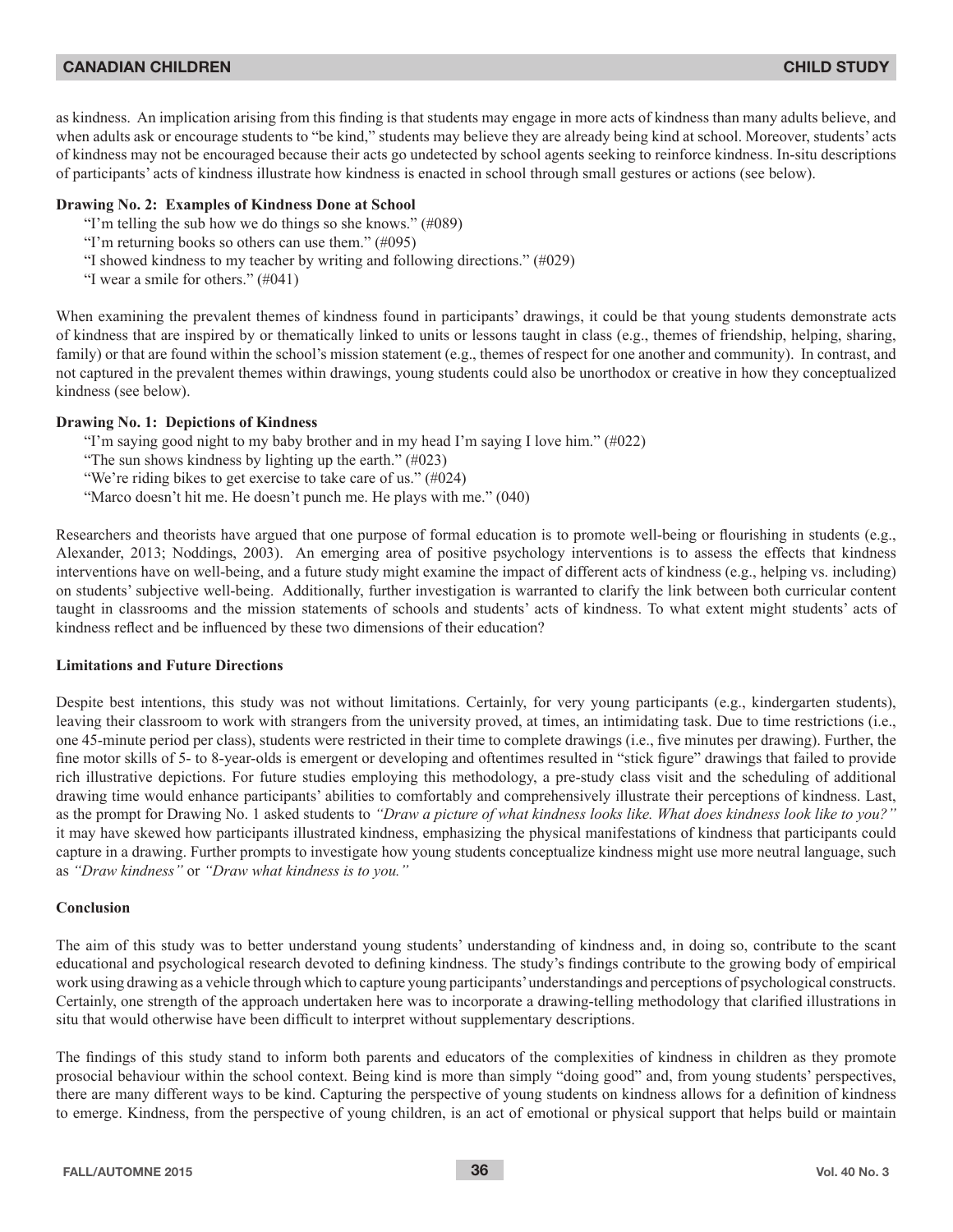relationships with others. It is hoped that this research will contribute to countering the imbalance of empirical work done on the topic of bullying versus kindness and play a role in continuing the shift toward strength- or asset-driven school-based interventions characteristic of the positive education movement.

#### **References**

Alexander, H. (2013). Caring and agency: Noddings on happiness in education. *Educational Philosophy and Theory*, 45, 488–493.

- Andersen, S. M., Saribay, S. A., & Thorpe, J. S. (2008). Simple kindness can go a long way. Social Psychology, 39, 59–69. doi: 10.1027/1864-9335.39.1.59
- Andreou, E., & Bonoti, F. (2009). Children's bullying experiences expressed through drawings and self-reports. School Psychology International, 31, 164-177. doi: 10.1177/0143034309352421
- Baldwin, C. P., & Baldwin, A. L. (1970). Children's judgments of kindness. Child Development, 41(1), 29–47. doi: 10.1111/j.1467-8624.1970.tb00974.x
- Batson, C. D., Coke, J. S., Jasnoski, M. L., & Hanson, M. (1978). Buying kindness: Effect of an extrinsic incentive for helping on perceived altruism. *Personality and Social Psychology Bulletin, 4, 86-91. doi: 10.1177/014616727800400118*
- Berger, K. S. (2007). Update on bullying at school: Science forgotten? *Developmental Review, 27*, 90–126. Doi: 10.1016/j.dr.2006.08.002
- Bosacki, S., Harwood, D., & Sumaway, C. (2012). Being mean: Children's gendered perceptions of peer teasing. Journal of Moral Education, 41, 473-489. doi: 10.1080/03057240.2012.690728
- Campos, B., & Algoe, S. (2009). Kindness. In S. Lopez (Ed.), *Encyclopedia of positive psychology* (pp. 551–558). Hoboken, NJ: Wiley-Blackwell.
- Cassidy, W., Brown, K., & Jackson, M. (2011). Moving from cyber bullying to cyber kindness: What do students, educators, and parents say? In E. Dunkels, G-M. Franberg, & C. Hallgren (Eds.), *Youth culture and net culture: Online social practices* (pp. 256–277). New York, NY: IGI Global Press. doi: 10.2190/EC.46.4.f
- Cassidy, W., Brown, K., & Jackson, M. (2012). "Making kind cool": Parents' suggestions for preventing cyber bullying and fostering cyber kindness. Journal of Educational Computing Research, 46(4), 415–436. http://www.editlib.org/p/69360/
- Cataldo, C. Z. (1984). Assertive kindness and the support of early prosocial behavior. Peace and Change, 10, 13–22. doi: 10.111/j.1468-0130.1984.  $tb00055.x$
- Christensen, P., & James, A. (2000). Researching children and childhood: Cultures of communication. In P. Christensen & A. James (Eds.), Research with children (pp. 1-8). New York, NY: Falmer Press.
- Collaborative for Academic and Social and Emotional Learning. (2015, January 20). Social and emotional learning core competencies. Retrieved from: http://www.casel.org/social-and-emotional-learning/core-competencies/
- Comunian, A. L. (1998). The kindness scale. *Psychological Reports*, 83(3f), 1351–1361. doi:10.2466/pr0.1998.83.3f.1351
- Damon, W., & Hart, D. (1988). Self-understanding in childhood and adolescence. New York, NY: Cambridge University Press.
- Einarsdottir, J., Dockett, S., & Perry, B. (2009). Making meaning: Children's perspectives expressed through drawings. *Early Child Development and* Care, 179, 217-232. doi: 10.1080/03004430802666999
- Eisenberg, N. (1986). Altruistic emotion, cognition, and behavior. Hillsdale, NJ: Erlbaum.
- Eisenberg, N., & Fabes, R. A. (1998). Prosocial development. In N. Eisenberg (Ed.), W. Damon (Series Ed.), *Handbook of child psychology: Vol. 3.* Social, emotional, and personality development (5<sup>th</sup> ed., pp. 701–778). New York, NY: Wiley.
- Eisenberg, N., Guthrie, I., Murphy, B. C., Shepard, S. A., Cumberland, A., & Carlo, G. (1999). Consistency and development of prosocial dispositions: A longitudinal study. *Child Development, 70*, 1360-1372. doi: 10.1111/1467-8624.00100
- Eisenberg, N., & Miller, P.A. (1987). The relation of empathy to prosocial and related behaviors. *Psychological Bulletin, 101*, 91–119, doi: 10.1037/0033-2909.101.1.91
- Freeman, M., & Mathison, S. (2009). Researching children's experiences. New York, NY: Guilford Press.

Hsieh, H. F., & Shannon, S. E. (2005). Three approaches to qualitative content analysis. *Qualitative Health Research*, 15, 1227-1288. doi: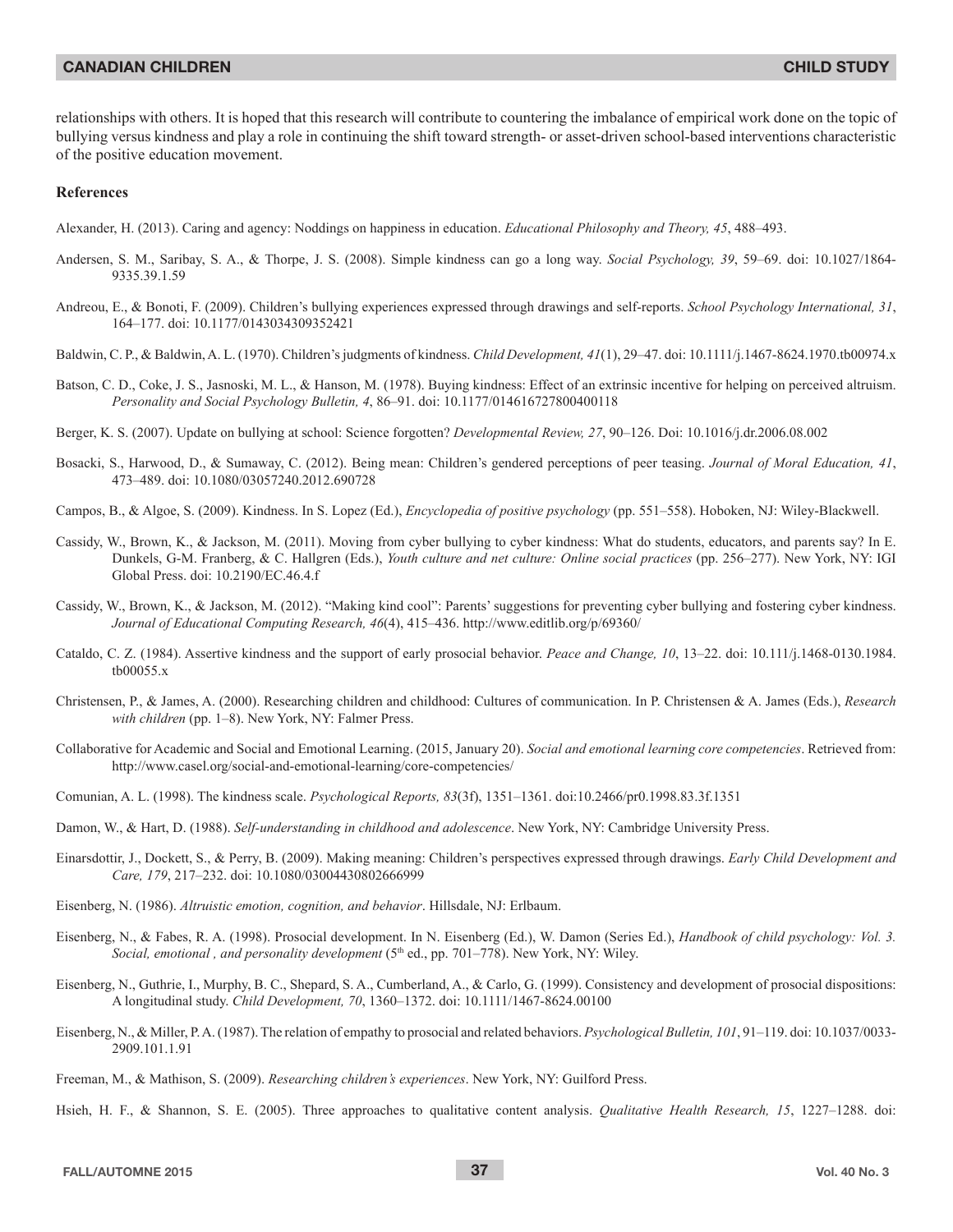#### 10.1177/1049732305276687

- Hymel, S., Schonert-Reichl, K. A., Bonanno, R., Vaillancourt, T., & Henderson, N. R. (2010). Bullying and morality: Understanding how good kids can behave badly. In S. R. Jimerson, S. M. Swearer, & D. Espelage (Eds.) *The handbook of school bullying: An international perspective* (pp.  $101-118$ ). New York, NY: Routledge.
- Isen, A. M., & Levin, P. F. (1972). Effect of feeling good on helping: Cookies and kindness. Journal of Personality and Social Psychology, 21, 384–388. doi: 10.1037/h0032317
- Jennings, P. A., & Greenberg, M. T. (2009). The prosocial classroom: Teacher social and emotional competence in relation to student and classroom outcomes. *Review of Educational Research, 79, 491-525.* doi:10.3102/0034654308325693
- Jones, S. M., & Bouffard, S. M. (2012). Social and emotional learning in schools: From programs to strategies. Society for Research on Child Development Social Policy Report, 25(4), 1-33. Retrieved from: http://files.eric.ed.gov/fulltext/ED540203.pdf
- Karris, M. A., & Craighead, W. E. (2012). Differences in character among U.S. college students. *Individual Differences Research, 10*, 69–80. Retrieved from: http://www.idr-journal.com/issue 2
- Kowalski, R. M., Giumetti, G. W., Schroeder, A. N., & Lattaner, M. R. (2014). Bullying in the digital age: A critical review and meta-analysis of cyberbullying research among youth. *Psychological Bulletin* [advance online publication]. doi:10.1037/a0035618.
- Lamborn, S. D., Fischer, K. W., & Pipp, S. (1994). Constructive criticism and social lies: A developmental sequence for understanding honesty and kindness in social interactions. *Developmental Psychology*,  $30(4)$ ,  $495-508$ . doi:10.1037/0012-1649.30.4.495
- Layous, K., Nelson, K., Oberle, E., Schonert-Reichl, K., & Lyubomirsky, S. (2012). Kindness counts: Prompting prosocial behavior in preadolescents boosts peer acceptance and well-being. *PLoS ONE*, 7(12), e51380. doi: 10.1371/journal.pone.0051380
- Leahy, R. L. (1979). Development of conceptions of prosocial behavior: Information affecting rewards given for altruism and kindness. *Developmental* Psychology, 15(1), 34-37. doi:10.1037/0012-1649.15.1.34
- Long, N. J. (1997). The therapeutic power of kindness. *Reclaiming Children and Youth*, 5(4), 242–246. Retrieved from: http://reclaimingjournal.com/
- Malti, T., & Krettenauer, T. (2013). The relation of moral emotion attributions to prosocial and antisocial behavior: A meta-analysis. Child Development, 84(2), 397-412. doi:10.1111/j.1467-8624.2012.01851.x.
- Mathison, S. (2014). Seeing is believing: Using images as evidence in evaluation. In S. Donaldson, C. Christie, & M. Mark (Eds.), Credible and *actionable evidence: Foundations for rigorous and influential evaluations.* Thousand Oaks, CA: SAGE.
- Mitchell, C. (2011). *Doing visual research*. Thousand Oaks, CA: SAGE.
- Moore, T. (2004). Encouraging acceptance & compassion through play. Scholastic Early Childhood Today, 19(3), 38. http://teacher.scholastic.com/ products/ect.htm
- Muñoz, L. C., Qualter, P., & Padgett, G. (2011). Empathy and bullying: Exploring the influence of callous-unemotional traits. Child Psychiatry and Human Development, 42(2), 183-196. doi:10.1007/s10578-010-0206-1
- Nantel-Vivier, A., Kokko, K., Caprara, G., Pastorelli, C., Gerbino, M., Paciello, M., Cote, S., Pihl, R., Vitaro, F., & Tremblay, R. (2009). Prosocial development from childhood to adolescence: A multi-informant perspective with Canadian and Italian longitudinal studies. *Journal of Child*  Psychology and Psychiatry, 50(50), 590-598. doi:10.1111/j.1469-7610.2008.02039.x.
- Noddings, N. (2003). *Happiness and education*. Cambridge, UK: Cambridge University Press.
- Noddings, N. (2012, May/June). The language of care ethics. *Knowledge Quest, 40*, 52–56.
- Olweus, D. (1993). *Bullying at school: What we know and what we can do.* Oxford, UK: Blackwell.
- Olweus, D. (2013). School bullying: Development and some important challenges. Annual Review of Clinical Psychology, 9, 751-780. doi:10.1146/ annurev-clinpsy-050212-185516
- Otake, K., Shimai, S., Tanaka-Matsumi, J., Otsui, K., & Fredrickson, B. L. (2006). Happy people become happier through kindness: A counting kindness intervention. *Journal of Happiness Studies, 7,* 361-375. doi: 10.1007/s10902-005-3650-z
- Park, N., & Peterson, C. (2006). Moral competence and character strengths among adolescents: The development and validation of the Values in Action Inventory of Strengths for Youth. *Journal of Adolescence*, 29, 891–909. doi:10.1016/j.adolescence.2006.04.011